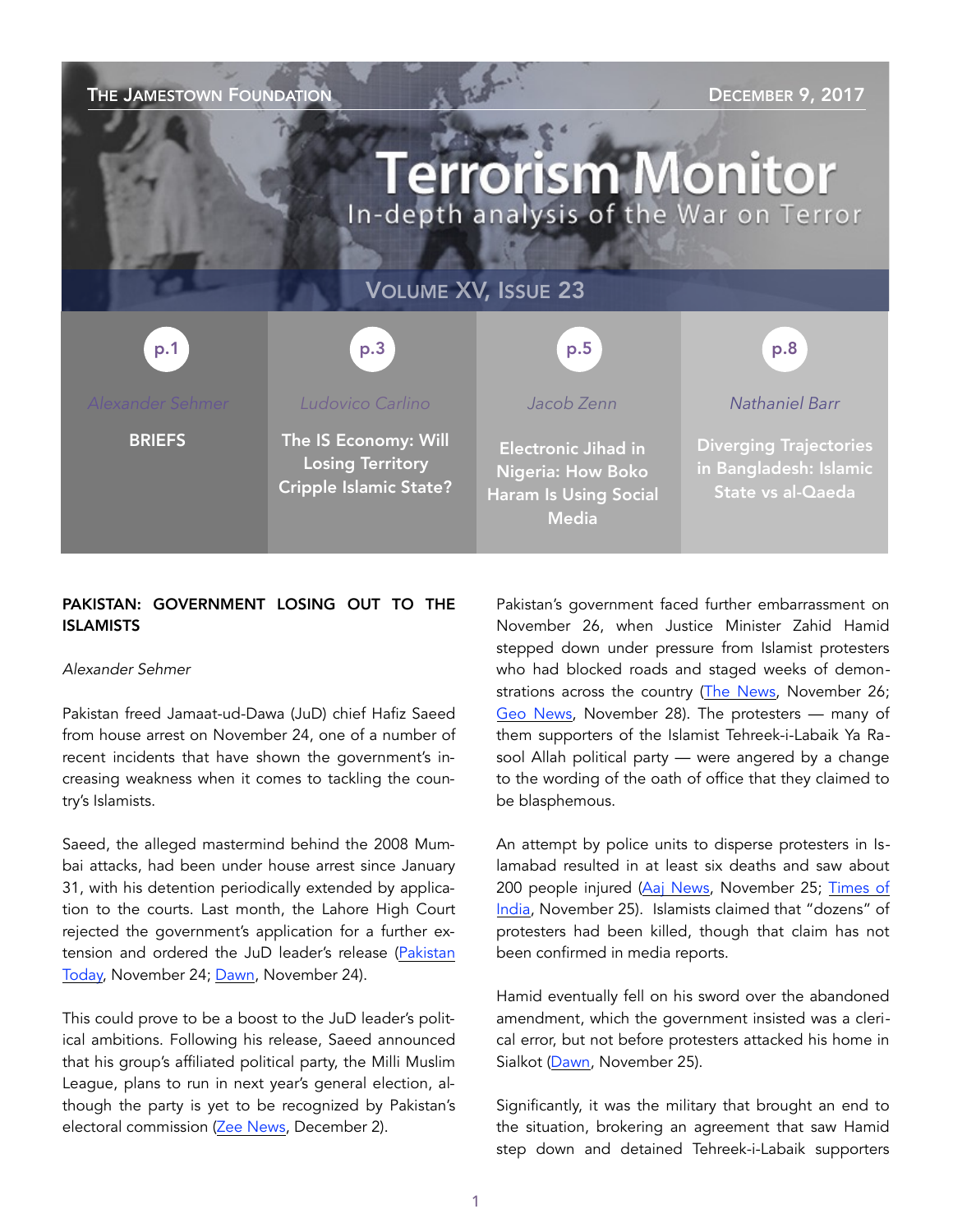released. The military is the clear winner here, gaining kudos for ending protests that paralyzed large parts of the country and demonstrating a disconcertingly cozy relationship with the Islamists. The government, meanwhile, has seen its authority undermined.

Taken together, events over the last few months have highlighted the difficulties Pakistan's administration faces when it comes to containing the country's Islamist reactionaries, while setting the stage for potential disruption in the build up to next year's elections.

#### MALAYSIA AND THE PHILIPPINES: SOME SUCCESS AGAINST TERRORIST GROUPS

#### *Alexander Sehmer*

Security forces in Southeast Asia have seen a number of recent successes against Islamist militants, killing several key jihadist leaders and dealing a blow to Abu Sayyaf's criminal gangs.

Most recently, Malaysia's Eastern Sabah Security Command (Esscom) announced it had shot and killed a key Abu Sayyaf fighter in a gun battle off the coast of Sabah on December 4. An official said that police opened fire on a small boat in waters off Pulau Kantong Kalungan in response to shots fired by the craft's sole occupant, and caught up with it to find the man, a Filipino, had been killed ([The Star](https://www.thestar.com.my/news/nation/2017/12/04/key-abu-sayyaf-member-killed-in-shootout-near-lahad-datu/) [Malaysia], December 4). Officials later identified the man as Abu Paliyak, apparently determining his identity from the scars of multiple previous gun-shot wounds and old injuries from an explosion ([The Star](https://www.thestar.com.my/news/nation/2017/12/05/key-abu-sayyaf-man-killed-police-terrorist-shot-dead-during-shootout-with-security-forces/) [Malaysia], December 5).

Paliyak was a member of the so-called Remy Group, or "Kumpulan Remy," a small band of Abu Sayyaf fighters responsible for a series of kidnappings in the southern Philippines and off the east coast of Sabah since 2014. At the time of his interception by the security forces, Paliyak was supposedly scouting for further opportunities [\(Malaysian Insight,](http://www.themalaysianinsight.com/bahasa/s/25943/) December 4). Even before Paliyak's death, however, the group — thought to have comprised only 11 people — had already been largely decimated by the Philippine military [\(Bernama,](http://www.bernama.com/bernama/v8/ge/newsgeneral.php?id=1416872) December 5).

Indeed, the southern Philippines has been the site of a number of recent victories against regional jihadists since the Philippine military announced in October that it had killed Isnilon Hapilon, the Abu Sayyaf commander who had become Islamic State's (IS) so-called emir in Southeast Asia. Also killed was Omar Maute, the last of the Maute brothers who were behind the takeover of the southern city of Marawi ([SunStar,](http://www.sunstar.com.ph/manila/local-news/2017/10/16/isnilon-hapilon-omar-maute-killed-marawi-569626) October 16; [al-](http://www.aljazeera.com/news/2017/10/marawi-siege-army-kills-abu-sayyaf-maute-commanders-171016072551985.html)[Jazeera,](http://www.aljazeera.com/news/2017/10/marawi-siege-army-kills-abu-sayyaf-maute-commanders-171016072551985.html) October 16). With their deaths, the Philippine military declared it had finally re-taken the city following months of fighting. A few days later, it announced that Mahmud Ahmad, a Malaysian militant and Islamic law professor thought to have taken over as IS regional chief following Hapilon's death, had also been killed ([Inquirer,](http://newsinfo.inquirer.net/939310/breaking-dr-mahmud-ahmad-marawi-islamic-state-president-duterte) October 19).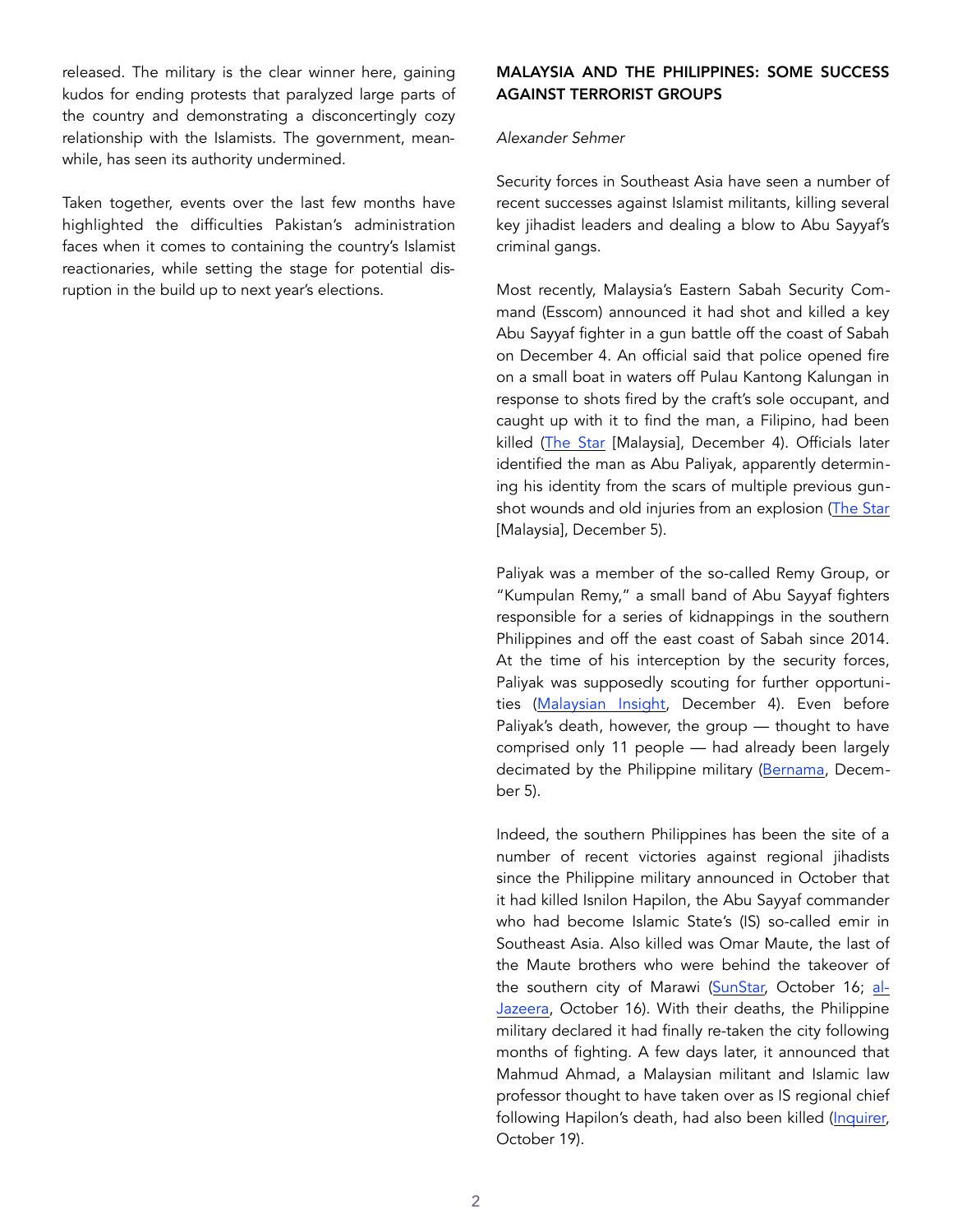These deaths — more than that of Paliak, who was small fry by comparison — are a blow to jihadist enterprises in the region. Nevertheless, the Philippines, Malaysia and Indonesia, all of which are in the jihadists' crosshairs, cannot afford to be complacent. Esscom commanders have warned that, despite bringing an end to the Remy Group, at least four new kidnap and ransom groups are operating out of the southern Philippines [\(New Straits](https://www.nst.com.my/news/crime-courts/2017/12/310961/new-kidnap-ransom-group-trying-sneak-sabah-detected)  [Times](https://www.nst.com.my/news/crime-courts/2017/12/310961/new-kidnap-ransom-group-trying-sneak-sabah-detected), December 5).

The security forces patrolling the waters around Sabah must remain vigilant, but the real work needs to happen in the Philippines, where it will be necessary to embark on the rebuilding of Marawi and to engage non-IS militant groups if the jihadists are to be denied the opportunity to regroup.

# The IS Economy: Will Losing Territory Cripple Islamic State?

## *Ludovico Carlino*

Two recent offensives against Islamic State (IS) in Syria have forced the group further south, squeezing its socalled caliphate into a small pocket of territory between the Syrian and the Iraqi border. More crucially, these two successful operations — one undertaken by the Syrian Democratic Forces (SDF) and the other by the Syrian army — have almost put an end to the group's ability to generate the revenue necessary to sustain its operations.

On November 12, 2017, the SDF, a U.S.-backed coalition of Sunni/Kurdish fighters spearheading the offensive against IS in eastern Syria, seized the al-Tanak oilfield in Deir al-Zour province from the group ([Hawarnews,](http://www.hawarnews.com/%D8%B9%D8%A7%D8%B5%D9%81%D8%A9-%D8%A7%D9%84%D8%AC%D8%B2%D9%8A%D8%B1%D8%A9-%D8%AA%D8%AD%D8%B1%D8%B1-%D8%AD%D9%82%D9%84-%D8%A7%D9%84%D8%AA%D9%86%D9%83-%D8%A7%D9%84%D9%86%D9%81%D8%B7%D9%8A-%D9%88%D9%82/) November 12). Just a few weeks earlier, on October 21, the Syrian army wrested control of the al-Omar oilfield, also in Deir al-Zour province, from IS ([SmartNewsAgency,](https://smartnews-agency.com/ar/breakingNews/244594/%D9%82%D9%88%D8%A7%D8%AA-%D8%A7%D9%84%D9%86%D8%B8%D8%A7%D9%85-%D8%AA%D8%B3%D9%8A%D8%B7%D8%B1-%D8%B9%D9%84%D9%89-%D8%AD%D9%82%D9%84-%D8%A7%D9%84%D8%B9%D9%85%D8%B1-%D8%A7%D9%84%D9%86%D9%81%D8%B7%D9%8A-%D8%25B) October 21). The ground operation, supported by air power, ultimately deprived the terrorist group of the most important energy asset under its control since 2014 ([Madardaily,](http://madardaily.com/2015/09/15/%D9%86%D9%81%D8%B7-%D8%AF%D9%8A%D8%B1-%D8%A7%D9%84%D8%B2%D9%88%D8%B1-%D9%85%D9%86-%D8%A7%D9%84%D8%AB%D9%88%D8%B1%D8%A9-%D8%AD%D8%AA%D9%89-%D8%AA%D9%86%D8%B8%D9%8A%D9%85-%D8%AF%D8%A7%D8%B9%D8%B4-2/) September 12, 2015).

## Establishing and Exploiting a Proto-State

Since the establishment of its self-proclaimed caliphate in 2014, IS effectively reached economic self-sufficiency through the illegal exploitation of energy, business, agricultural and commercial assets in territory under its control in Syria and Iraq ([al-Sumaria,](http://www.alsumaria.tv/news/156818/%D8%A8%D8%B9%D8%AF-%D9%82%D8%B5%D9%81-%D8%A8%D9%8A%D8%AA-%D8%A7%D9%84%D9%85%D8%A7%D9%84-%D8%AF%D8%A7%D8%B9%D8%B4-%D9%8A%D9%81%D8%AA%D9%8A-%D8%A8%D8%AC%D9%85%D8%B9-%D8%A7%D9%84%D8%B6%D8%B1%D8%A7%D8%A6%D8%A8/ar) January 13, 2016; [al-](http://www.almodon.com/economy/2016/1/17/%D8%AF%D8%A7%D8%B9%D8%B4-%D9%8A%D8%AE%D9%81%D8%B6-%D8%B1%D9%88%D8%A7%D8%AA%D8%A8-%D9%85%D9%82%D8%A7%D8%AA%D9%84%D9%8A%D9%87-%D9%88%D9%8A%D8%AE%D8%B5%D8%AE%D8%B5-%D9%86%D9%81%D8%B7%D9%87)[Modon,](http://www.almodon.com/economy/2016/1/17/%D8%AF%D8%A7%D8%B9%D8%B4-%D9%8A%D8%AE%D9%81%D8%B6-%D8%B1%D9%88%D8%A7%D8%AA%D8%A8-%D9%85%D9%82%D8%A7%D8%AA%D9%84%D9%8A%D9%87-%D9%88%D9%8A%D8%AE%D8%B5%D8%AE%D8%B5-%D9%86%D9%81%D8%B7%D9%87) January 17, 2016). As a consequence, it was frequently described as the richest terrorist organization in history. Without that constant flow of cash replenishing its coffers and underpinning the attempts at governance and the highly bureaucratic structure it set up, its caliphate (used in this article to refer to the administrative body of the IS proto-state) would probably never have reached the resemblance of a functioning entity.

According to IHS Markit Conflict Monitor, which has been tracking the group's finances since the early stages of the caliphate, the IS "business model" rested on four main pillars, established well before the June 2014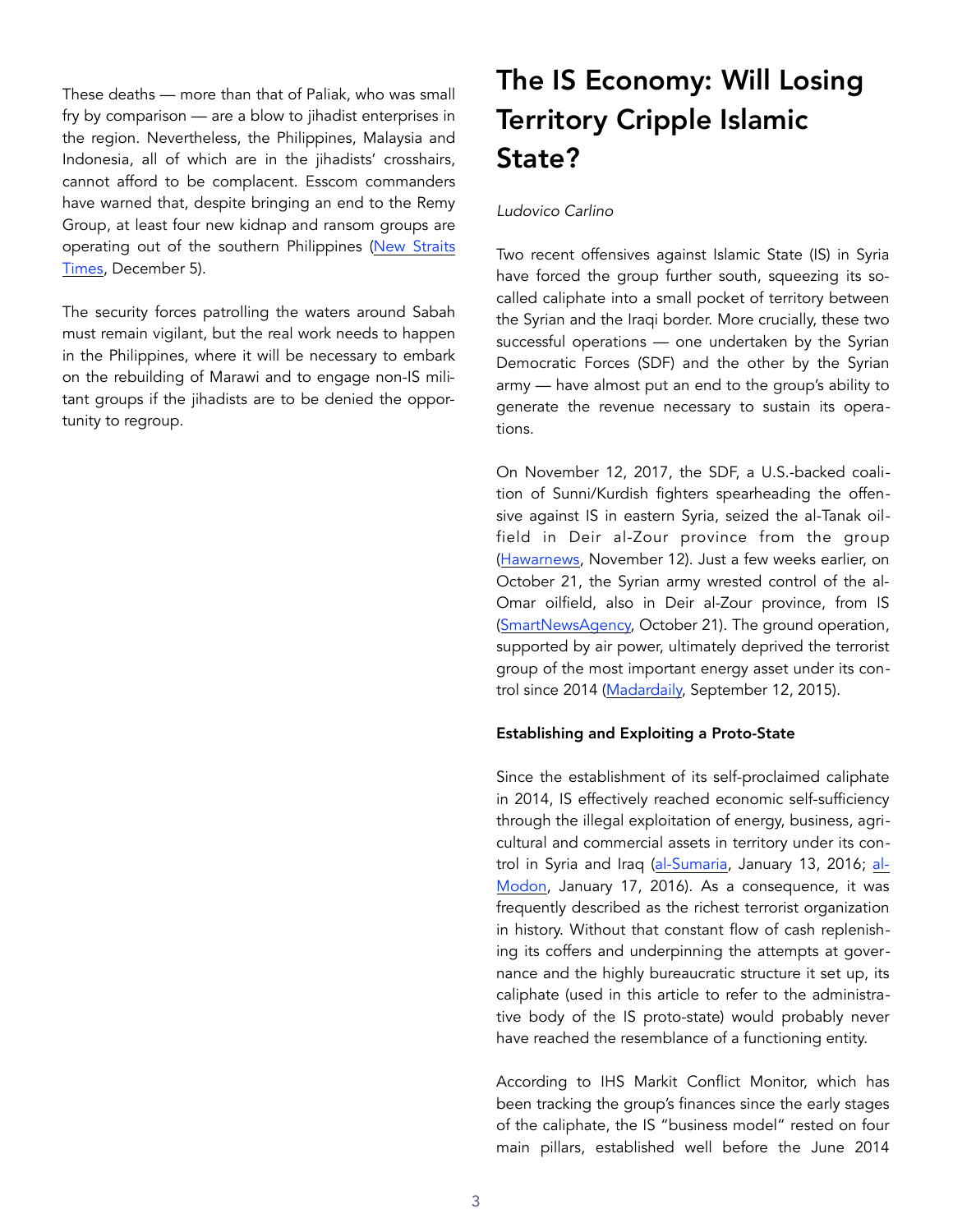proclamation, but developed and pervasively bureaucratized after that. Those pillars were: the production and smuggling of energy-related products, such as oil, natural gas and gasoline; a pervasive system of taxation on the population and on the profits of all commercial activities held in areas under its control as well as the confiscation of commercial assets and properties; a wide range of other illegal activities, including bank robberies, the smuggling of drugs and antiquities, kidnappings for ransom and the exploitation of other local resources such as agriculture; and the management of state-run businesses, including small enterprises such as transport companies or real estate agencies [\(Business](mailto:http://www.businesswire.com/news/home/20151207005555/en/Islamic-State-Monthly-Revenue-Totals-80-million)-[Wire,](mailto:http://www.businesswire.com/news/home/20151207005555/en/Islamic-State-Monthly-Revenue-Totals-80-million) December 7, 2015).

At the peak of IS territorial strength in Syria and Iraq, around late 2014, the group was exploiting more than 360 oil and gas fields in the two countries, including those in the oil-rich Deir al-Zour province, home to twothirds of Syria's energy assets. Meanwhile, about nine million people were living in the caliphate and were compelled to pay taxes and fines to the group or face brutal punishments. Major population centers — this includes Mosul, Ramadi and Tal Afar in Iraq, and Raqqa, Deir al-Zour and Mayadin in Syria — provided the group with crowded markets from which a share of the profits ended up in its own treasury [\(Deirezzor24](http://deirezzor24.net/?p=2661), August 5, 2015; [SkyNewsArabia](http://www.skynewsarabia.com/web/video/817818/%D9%88%D8%AB%D8%A7%D9%8A%D9%94%D9%82-%D8%AA%D8%B8%D9%87%D8%B1-%D8%AD%D8%AC%D9%85-%D8%A7%D9%95%D9%86%D8%AA%D8%A7%D8%AC-%D8%AF%D8%A7%D8%B9%D8%B4-%D8%A7%D9%84%D9%86%D9%81%D8%B7), February 20, 2016). This strict control over populace and territory, coupled with the lawlessness in Syria and western Iraq, ultimately enabled IS to create a parallel economy to sustain its territorial gains and fund its war machine.

The group gradually absorbed criminal and illegal smuggling networks that were already operating in Syria and Iraq, especially along the porous border between the two countries, bureaucratizing the whole system to serve its own purposes ([Addiyar,](http://www.addiyar.com/article/1137852-%D9%85%D8%B1%D9%83%D8%B2-%D8%AF%D8%B1%D8%A7%D8%B3%D8%A7%D8%AA-%D8%B3%D9%88%D8%B1%D9%8A-%D9%8A%D8%AD%D8%AF%D8%AF-15-%D9%85%D8%B5%D8%AF%D8%B1%D8%A7-%D9%84%D8%AA%D9%85%D9%88%D9%8A%D9%84-%D8%AF%D8%A7%D9%8A%D9%84-%D8%AF%D8) March 6, 2016). Hence the caliphate included several *diwan* (departments/ministries) tasked with overseeing economic activities, such as the *Diwan al-Rikaz* (department of "precious resources") a Treasury (the so-called Bayt al-Mal, or "house of wealth") and a pool of bureaucrats tasked with implementing their guidelines. [1]

#### Constant Decline of Territory and Money

All terrorist groups, as with any criminal organization, have historically used illegal means to obtain the funds necessary for their operations and criminal enterprises. IS was no exception, with the key distinction being that the group needed a constant stream of revenue to run its proto-state. This is not to say that IS has been using generated revenues to improve the economy of the areas under its control. Recent studies have shown the group channeled only a limited portion of its income into local economies, which barely keeps them afloat. [2] Moreover, a portion of the revenues raised was most likely kept back for future operations or used to support IS affiliates elsewhere, as in the case of the Philippines ([Philippine Star,](http://www.philstar.com/headlines/2017/10/24/1752096/ano-isis-sent-least-1.5-million-fund-marawi-siege) October 24).

However, providing basic services to the local population, running militant training camps and supporting thousands of fighters and their families who had migrated from different parts for the world to pursue their dream of living in a state "truly governed by Islamic law" all required regular funds. As this system was largely dependent on the exploitation of territory, IS' ability to generate money has always been strictly correlated to its level of territorial control.

By about mid-2015, for instance, when its caliphate was still encompassing large swaths of territory in both Syria and Iraq, IS' overall monthly revenue was estimated at around \$80 million. The majority of this, around 50 percent, came from taxation and confiscation, while around 43 percent came from oil revenues ([Rudaw,](http://www.rudaw.net/english/middleeast/071220151) December 12, 2015). In early 2016, as its territorial control started to decline at a higher pace, the first consistent drop was recorded in the group's monthly revenues — a drop by about 30 percent— as the population living within the caliphate declined to around six million people, leaving IS with fewer people and businesses to tax and less property and land to confiscate.

At the same time, oil production also went down to 21,000 barrels per day from the 33,000 first reported ([al-](http://www.alhurra.com/content/isis-struggling-budget-cuts/295430.html)[Hurra,](http://www.alhurra.com/content/isis-struggling-budget-cuts/295430.html) February 17, 2016; [Middleeasteye](https://www.middleeasteye.net/fr/news/islamic-states-income-dropped-30-amid-loss-territory-report-says-21441456) April 18, 2016). This was the result of energy assets being retaken from IS' control, especially in Iraq, and the intensification of the U.S.-led coalition's military efforts to degrade IS' capability to produce energy-related products. Almost all of the main oilfields operated by the group were in fact targeted by airstrikes, resulting in reports of extensive structural damage and the slowing of oil production ([MicroSyria](http://microsyria.com/2016/02/15/%D8%B7%D9%8A%D8%B1%D8%A7%D9%86-%D8%A7%D9%84%D8%AA%D8%AD%D8%A7%D9%84%D9%81-%D9%8A%D8%B3%D8%AA%D9%87%D8%AF%D9%81-%D8%AD%D9%82%D9%84-%D8%A7%D9%84%D9%88%D8%B1%D8%AF-%D8%A7%D9%84%D9%86%D9%81%D8%B7%D9%8A/), February 15, 2016).

In June 2017, three years after IS leader Abu Bakr al-Baghdadi declared the caliphate, the group had lost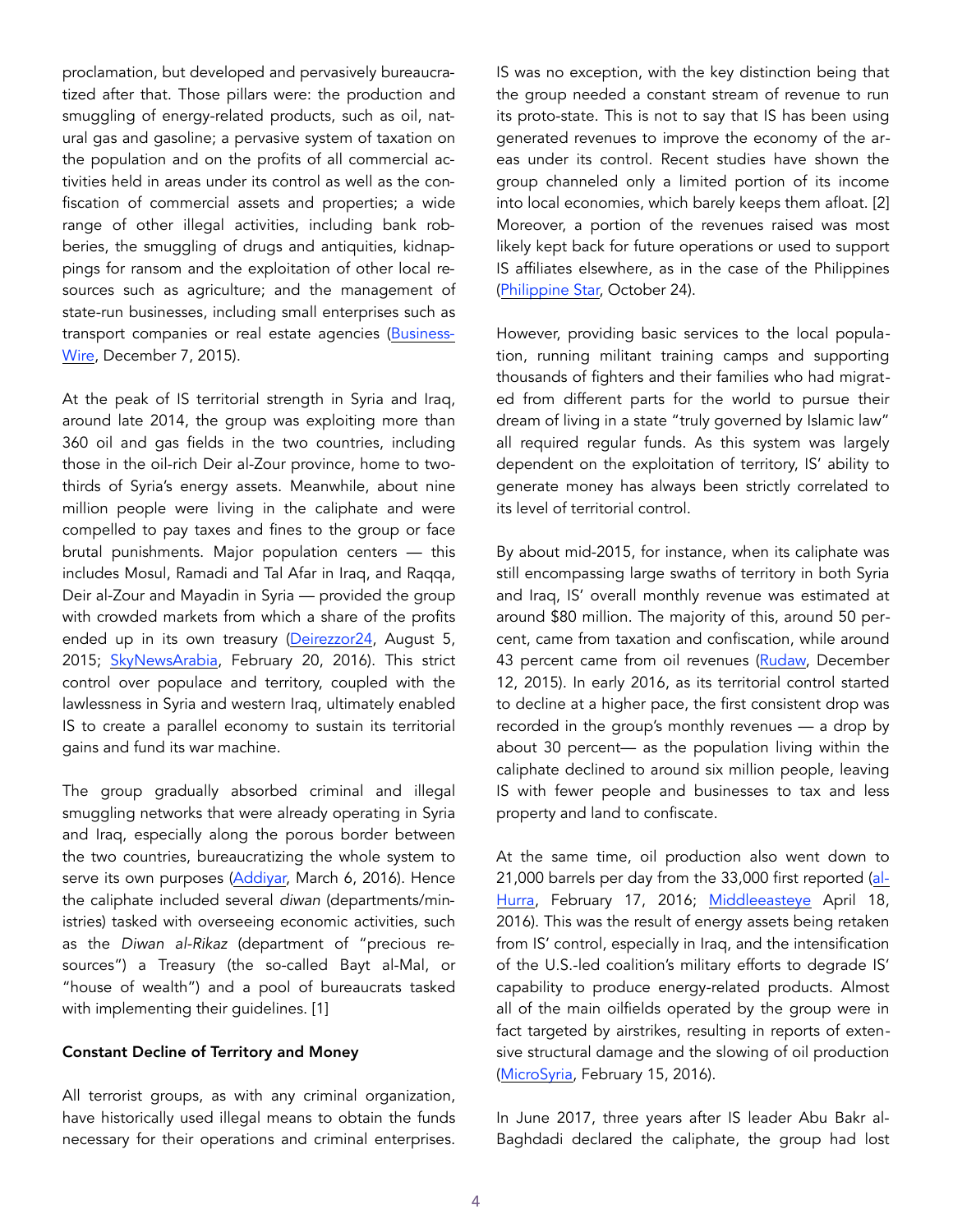more than 60 percent of its territory and 80 percent of its revenues. There was a steady decline in the group's financial streams: oil production and smuggling, taxation, confiscation and other illicit activities. Average monthly oil revenue went down by 88 percent, and income from taxation and confiscation has fallen by 79 percent ([al-Monitor,](https://www.al-monitor.com/pulse/afp/2017/06/syria-conflict-iraq-is.html) June 29, 2017; [Kurdistan24](http://www.kurdistan24.net/en/news/8437f3d9-7396-4039-8a57-99816bbf4e3f), June 30, 2017). Territorial losses have played a key role in contributing to this loss of revenue. In particular, the group has been hurt by the recapturing of heavily populated Iraqi cities, such as Mosul, and oil-rich areas in the Syrian provinces of Raqqa and Homs.

## A Continued Threat

In the past, IS used to increase the fiscal burden on the local population to compensate for declining revenues ([Azzaman](https://www.azzaman.com/?p=142026), January 13, 2016). As the group no longer controls major urban centers, its capability to do so has been degraded. However, at the same time, without a proto-state to run, IS requires less cash.

As the group's strategic priority will now be waging a guerrilla style insurgency in both Syria and Iraq, the group will likely channel the money it has stockpiled over the years to fund its future campaigns. This is a considerable amount, and will be sufficient for IS to remain relevant in the years to come, even without territory under its control to exploit.

*Ludovico Carlino is a Middle East and North Africa Senior Analyst at IHS Country Risk specializing in jihadist movements across the MENA region.* 

## **NOTES**

[1] For more information on the structure of the IS protostate: Robinson, Eric. When the Islamic State Comes to Town: The Economic Impact of Islamic State Governance in Iraq and Syria. Santa Monica, CA: RAND, 2017 (or online [here\)](mailto:https://www.rand.org/nsrd/projects/when-isil-comes-to-town.html)

[2] Ibid.

## Electronic Jihad in Nigeria: How Boko Haram Is Using Social Media

## *Jacob Zenn*

While many jihadist groups have shown themselves adept at using social media to further their propaganda efforts, Boko Haram arrived late to the game. In 2010, the year then Boko Haram leader Abubakr Shekau declared jihad, one Boko Haram member even posted on the Ansar al-Mujahideen jihadist web forum that "we lack vibrant media experts in video production … we are seriously lacking expertise, which is presently harming our efficiency" ([Ansar al-Mujahideen](http://news.siteintelgroup.com/blog/index.php/about-us/21-jihad/1145-boko-haram-representative-solicits-guidance-and-assistance-on-jihadist-forums), November 4, 2010).

Seven years on, however, Boko Haram is on par with most other jihadist groups in exploiting online media, using it to promote its attacks and sharia punishments, and to engage in debates with rival factions. Alongside growing sophistication online, Boko Haram is also controlling territory more stably than at any time in its history, a fact that often goes unreported amid government claims of counter-insurgency success.

What may appear to be quietude from Boko Haram, with its relative lack of dramatic attacks or kidnappings compared to previous years, may actually be obscuring the reality that the group has achieved one of its longtime goals: de-facto governance. Nonetheless, those territories are difficult to access. Therefore, the group's transparency on social media provides one of the best avenues to understand Boko Haram's current ideological and operational development.

## The Battle on the Ground

Despite an ongoing military offensive against Boko Haram that began in early 2015, the main factions in the jihadist insurgency in Nigeria — Islamic State West Africa Province (ISWAP) and Boko Haram — still control a significant amount of territory in the country's northeast.

According to the latest map of northeast Nigeria from the UN Office for the Coordination of Humanitarian Affairs (OCHA), more than 50 percent of Borno State re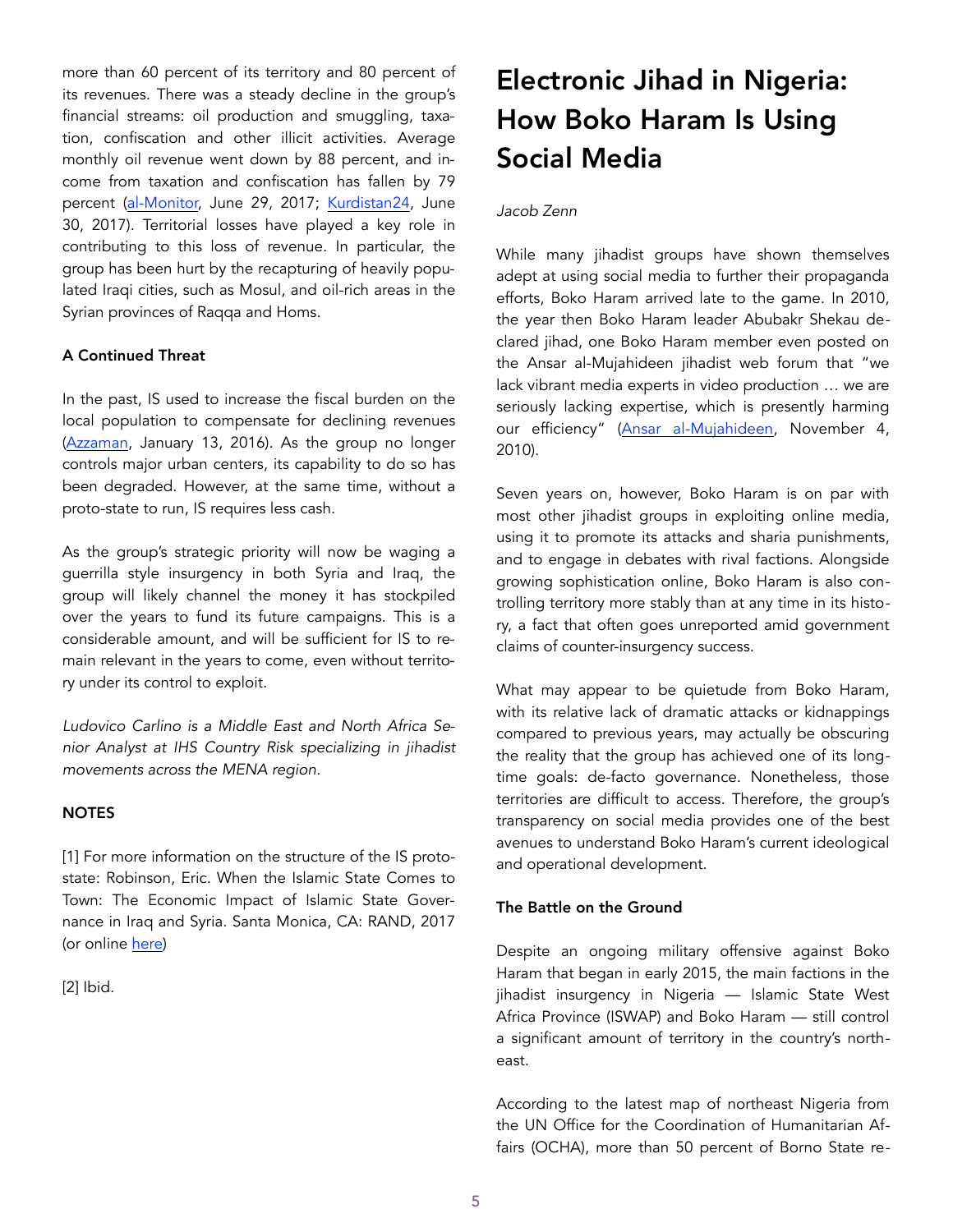mains under insurgent control, as does the eastern border of neighboring Yobe State and scattered parts of northern Adamawa State ([reliefweb.int,](https://reliefweb.int/sites/reliefweb.int/files/resources/20102017_ocha_nga_ne_sitrep_no_sept_2017.pdf) September). Attack claims and videos by ISWAP and Boko Haram, as well as local reports from the region, establish that ISWAP predominates around northern Borno and Lake Chad, while Boko Haram predominates around southern Borno and into Yobe ([peccaviconsulting.wordpress.com,](https://peccaviconsulting.wordpress.com/2017/04/11/boko-harams-rainy-season-operations-2017-shaping-operations-in-the-vicinity-of-lake-chad/) April 11).

The Nigerian military still controls most town centers in eastern Borno and the roads between them, albeit that safe travel is often only possible with a military convoy. The military does not, however, control the countryside, where ISWAP has managed to keep hidden 100 of the kidnapped Chibok schoolgirls, now in their fourth year of captivity. ISWAP also controls fishing areas around Lake Chad for taxation, and its attack and kidnapping in July of a University of Maiduguri oil exploration team in Magumeri, just north of Maiduguri, is indicative of the extent of its territorial control ([vanguardngr.com,](https://www.vanguardngr.com/2017/07/kidnap-oil-exploration-workers-shows-boko-haram-serious-cash-squeeze/) July 26).

Boko Haram's strength and territorial presence can also be extrapolated from online videos. One from November 13 shows an attack on the Nigerian military and the theft of a tank, while the group's Eid videos in 2016 and 2017 each showed several hundred people praying and Shekau's deputy, Man Chari, serving as imam ([Sa](https://www.youtube.com/watch?v=3RVTe8kTVtY)[hara Reporters](https://www.youtube.com/watch?v=3RVTe8kTVtY), November 13; [Sahara Reporters](https://www.youtube.com/watch?v=53nTzMRtrt8), July 1).

The Nigerian military faces a classic counter-insurgency dilemma akin to what U.S. and Afghan forces face in Afghanistan — the insurgents have high maneuverability in the countryside; are able to resource themselves or retreat across the border into neighboring countries; and the population is either indifferent or has been cowed into submission. ISWAP militants mostly target civilians and supposed government collaborators, and in many cases have better knowledge of the cultural, linguistic and physical terrain than their military opponents.

Behind the scenes of the ground battles in northeastern Nigeria, ISWAP, Boko Haram and Ansaru are also engaged in a battle for supremacy of the jihadist movement and narrative in Nigeria. These three factions have been at odds since two key events in February 2015 and August 2016. First, in February 2015, a *shura* was held where Ansaru opted to remain separate from ISWAP, while the other insurgents, including some defectors from Ansaru, joined the group ([jihadology.net,](http://jihadology.net/2015/02/10/al-hidayyah-foundation-presentsa-%20new-video-message-from-jamaat-an%e1%b9%a3ar-al-muslimin-fi-bilad-alsudan-%20investigation-of-the-nigerian-army/) February 10, 2015). Then, in August 2016, ISWAP itself split, with Shekau being deposed from the leadership by Islamic State (IS). He returned to lead Boko Haram, while Abu Musab al-Barnawi became leader of ISWAP ([jihadolo](http://jihadology.net/2016/08/03/new-audio-message-from-abubakr-%20al-shekau-message-to-the-world/)[gy.net,](http://jihadology.net/2016/08/03/new-audio-message-from-abubakr-%20al-shekau-message-to-the-world/) August 3, 2016).

Ansaru is now mostly operationally dormant, while ISWAP and Boko Haram sometimes clash in overlapping territories. Militants and civilians generally both prefer ISWAP under al-Barnawi. Boko Haram leader Shekau is known to attack pretty much anyone who resists joining his caliphate, which functions as his fiefdom around Sambisa Forest. That has included his own top commanders if he perceives they are disloyal, whether or not there is evidence to prove that disloyalty ([vanguardngr.](https://www.vanguardngr.com/2017/01/al-barnawi-boko-haram-faction-responsible-recent-attack/) [com,](https://www.vanguardngr.com/2017/01/al-barnawi-boko-haram-faction-responsible-recent-attack/) January 28).

## The Battle Online

The differences between these factions also play out in the virtual world. Ansaru, for example, has a Telegram account used mostly for posting verses from the Quran and generic praise of al-Qaeda leaders, such as the late Osama bin Laden and Ayman al-Zawahiri, or the Taliban's late leader Mullah Umar.

Ansaru members have also been active on Facebook, but most of its posts have been images of Ansaru logos or re-postings from al-Qaeda groups in Syria. There is little from Ansaru in the way of social media activity to suggest it is challenging ISWAP or Boko Haram directly on the ideological field. It has also released almost no images from the battlefield since 2015. This is consistent with the assessment that Ansaru is operationally dormant but its remaining fighters are still observing the insurgency from the sidelines, perhaps waiting a future opportunity to re-enter.

Boko Haram, meanwhile, has released videos through its members' Facebook accounts and on Telegram, as well as via the website of Sahara Reporters. This triangulation of videos overcomes the longstanding problem Boko Haram faced before 2015 when it would send videos to journalists with Agence France-Presse (AFP). The news agency would release only several minutes of the videos, much to the disappointment of the militants. Boko Haram members could also upload the videos to YouTube, but one Boko Haram member lamented that this required fighters to travel long distances to find a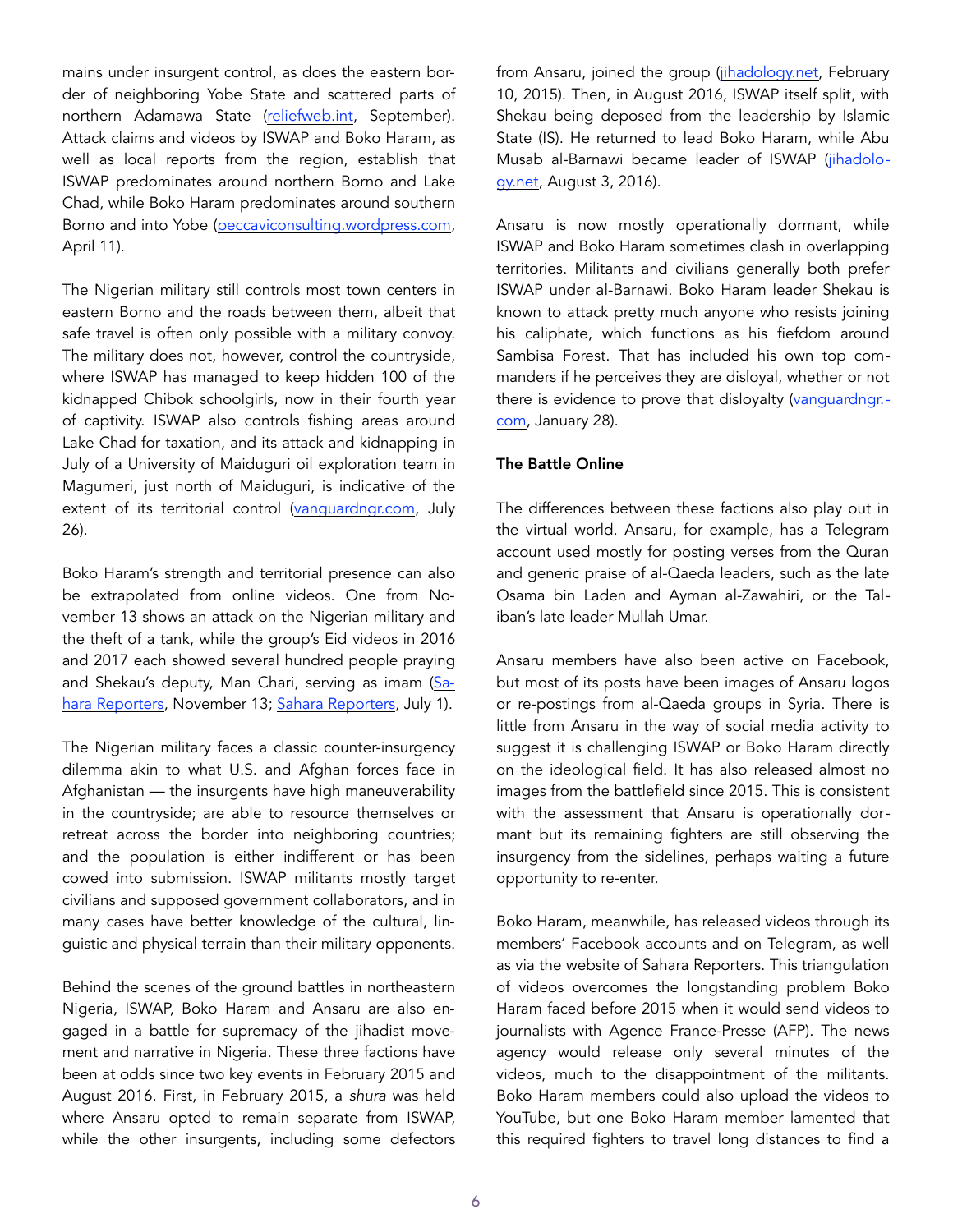fast and consistent internet connection, and risked You-Tube taking down the footage [\(AFP,](https://www.youtube.com/watch?v=vfJXOyORHNA) August 13, 2013).

Boko Haram had a Telegram account, but it was deleted without warning in early November 2017. The account used the name Khairul Huda, which was the same name as Boko Haram's grainy video branding used before Shekau declared jihad in 2010 [\(Youtube](https://www.youtube.com/watch?v=eUQYNucjqUE), Ocobter 28, 2011). Nonetheless, Khairul Huda maintains a Facebook page where it continues to release Boko Haram footage and occasionally praises of IS leader Abubakr al-Baghdadi — Boko Haram remains loyal to the IS, although independent of it. Finally, Boko Haram has members active on Facebook who praise Shekau and often taunt supporters of ISWAP for various reasons, such as when an alleged ISWAP member who had been active on Facebook was arrested ([cupstv.wordpress.com](https://cupstv.wordpress.com/2017/08/15/my-thoughts-on-the-unlawful-arrest-of-police-officer-datti-assalafiy/), August 15).

ISWAP has an official Telegram account, while there is also a second Telegram account and a Facebook page maintained by an ISWAP supporter who releases the group's propaganda. ISWAP dramatically upped its online profile on November 15, releasing a selection of its old videos on Amazon, Google Play, Vimeo, Dropbox, Flickr and other platforms for the first time. Previously the group's videos had only been posted on YouTube or were downloadable straight from Telegram [\(archive.org,](https://archive.org/details/bvghr_144) November 2014).

The official ISWAP Telegram account has been used to released Hausa language sermons by al-Barnawi, including his interpretations of IS theological debates, such as whether al-Baghdadi is himself an infidel for not declaring al-Zawahiri an apostate. Al-Barnawi sides with the official IS positions [\(jihadica.com](http://www.jihadica.com/caliphate-in-disarray/), October 3). The Facebook and Telegram account operated by an ISWAP supporter releases official ISWAP media, but its owner also independently creates material, including pamphlets criticizing groups such as the Taliban for being nationalistic, cooperating with the UN and negotiating with governments.

The overall downturn in IS' media operations may lead to such independent ISWAP media outpacing the ISsanctioned media. ISWAP's hostage video showing the three abducted University of Maiduguri professors from the oil exploration team in Magumeri was made in al-Barnawi's name and had no official IS branding [\(You](https://www.youtube.com/watch?v=0zFlTIjl5iQ)[tube,](https://www.youtube.com/watch?v=0zFlTIjl5iQ) July 28). While ISWAP shows no indication of abandoning its loyalty to IS, the video suggests it will have little trouble generating media even if IS' media capabilities deteriorate.

#### Ideology Online

On the battlefield, ISWAP and Boko Haram appear content with their territorial success, but continue to occasionally stage major attacks. Footage of these can subsequently be used to remind supporters and others online that they continue to hold territory and are frustrating the Nigerian security forces.

The groups' use of virtual spaces has evolved, with social media used to engage in dialogue about ideological and factional differences, and to explain their positions to online followers who are often members of opposing factions.

As well as providing insights for analysts, another incidental consequence of the groups' online presence has been increased dialogue between the factions, although there have not been any accompanying signs of reconciliation.

*Jacob Zenn is a Fellow of African and Eurasian Affairs at The Jamestown Foundation.*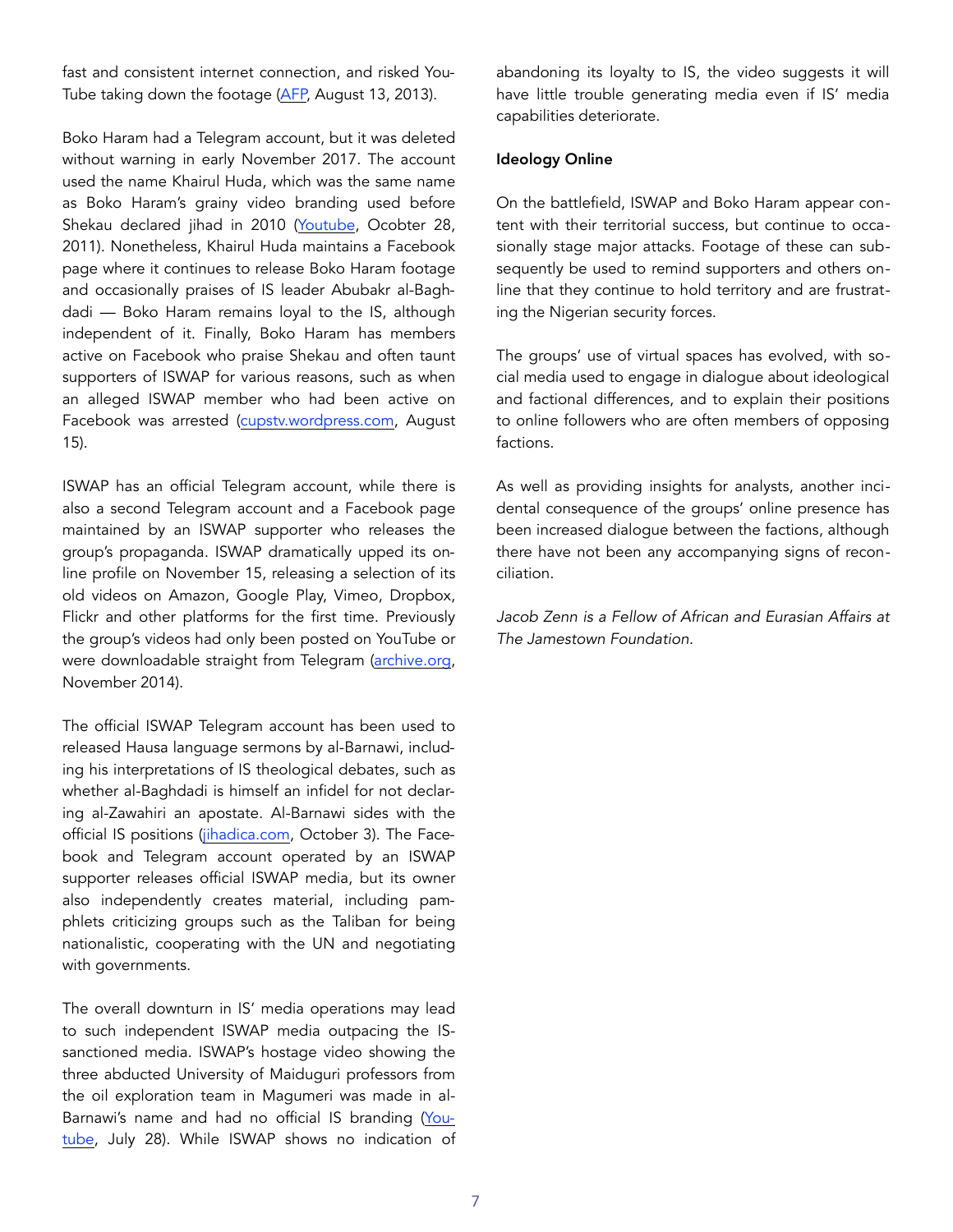## Diverging Trajectories in Bangladesh: Islamic State vs al-Qaeda

#### *Nathaniel Barr*

Al-Qaeda and Islamic State have adopted divergent strategies in their competition for dominance in Bangladesh. Al-Qaeda has sought to build popular support by exploiting the grievances of the country's political Islamists, and by employing targeted violence against secularists, atheists and those who are perceived to be advancing Western values, an approach that analysts have noted mirrors the Maoist insurgency model. [1] The group has also pursued a deliberate and cautious growth strategy, refraining from behavior that would expose its clandestine activities. IS, on the other hand, has adopted a more aggressive and confrontational approach, carrying out high-profile attacks against religious minorities, Westerners and security forces in an effort to sow sectarian tensions and destabilize the Bangladeshi state.

Though it once seemed likely that IS would eclipse al-Qaeda in Bangladesh, momentum within the Bangladeshi jihadist landscape has now shifted decisively in al-Qaeda's favor. Al-Qaeda's Bangladeshi wing has preserved much of its clandestine structure, garnered support from hardline Islamists and positioned itself to benefit from the Rohingya crisis in neighboring Myanmar. IS has had less success. Spectacular attacks perpetrated by the group attracted global attention and headlines, but also prompted Bangladeshi security forces to crack down on the group's network in the country. As a consequence, IS in Bangladesh has experienced significant attrition over the last 16 months.

Al-Qaeda and IS' diverging trajectories will have implications for Bangladesh's security and stability, but they also offer some insight into how the competition between the two jihadist groups will play out across the globe.

#### Al-Qaeda's Local Appeal

Al-Qaeda's population-centric strategy in Bangladesh aims to exploit the chasm between political Islamists and secularists, which has become one of the defining fault lines in Bangladeshi society.

An inflection point in the tenuous relationship between Islamists and secularists came in early 2013, when thousands of Bangladeshi citizens took to the streets to demand capital punishment for members of Bangladesh's largest Islamist political party, Jamaat-i-Islami, who had been convicted of war crimes for their involvement in the 1971 war that led to Bangladesh's independence. The protests were also a key moment in the development of al-Qaeda's strategy.

Jamaat-e-Islami and other Islamist movements, including the upstart Hefazat-e-Islam, saw the demonstrations, which came to be known as the Shahbag protests, as part of a broader, secularist-led push to marginalize the role of Islam within Bangladeshi society. In response, Islamist factions organized counter-protests. Hefazat-e-Islam issued a list of 13 demands that included a proposed ban on "anti-Islam activities," a call for a crackdown on bloggers promoting atheist ideals and the enactment of a blasphemy law that carried the death penalty for anyone who criticized Allah or the Prophet Muhammed ([The New Indian Express,](http://www.newindianexpreshttp//www.newindianexpress.com/opinions/2013/jul/30/Liberty-in-Peril-in-Bangladesh-501705.htmls.com/opinions/2013/jul/30/Liberty-in-Peril-in-Bangladesh-501705.html) July 30, 2013). Some Islamist actors also resorted to violence as a means of intimidating the Shahbag activists.

In January 2013, an atheist blogger was hospitalized after an attack in Dhaka. The next month, Ahmed Rajeeb Haider, a Shahbag activist, was killed near his home. [2] Another activist was wounded in an attack in Dhaka in March 2013. Rather than condemning the violence, some political Islamists celebrated it. Members of Islami Chhatra Shibir, the youth wing of the Jamaat-e-Islami, praised the murder of Haider, whom they deemed to be an atheist ([Dhaka Tribune,](http://www.dhakatribune.com/bangladesh/2016/06/16/danger-anonymous-terror/) June 16, 2016). Several months later, several hundred thousand Islamist protesters held a protest in Dhaka in which they called for the hanging of "atheist bloggers" [\(al-Jazeera,](http://www.aljazeera.com/news/asia/2013/04/20134661058364976.html) April 6, 2013).

Political Islamists' response to Haider's assassination and to the broader Shahbag movement created an opening for al-Qaeda. By portraying itself as a bulwark against secular ideals and targeting secular activists, al-Qaeda could cement an alliance with hardline Islamists. This, in turn, would expand al-Qaeda's recruitment pool and persuade some political Islamists to abandon politics entirely in favor of violent jihad, an objective that has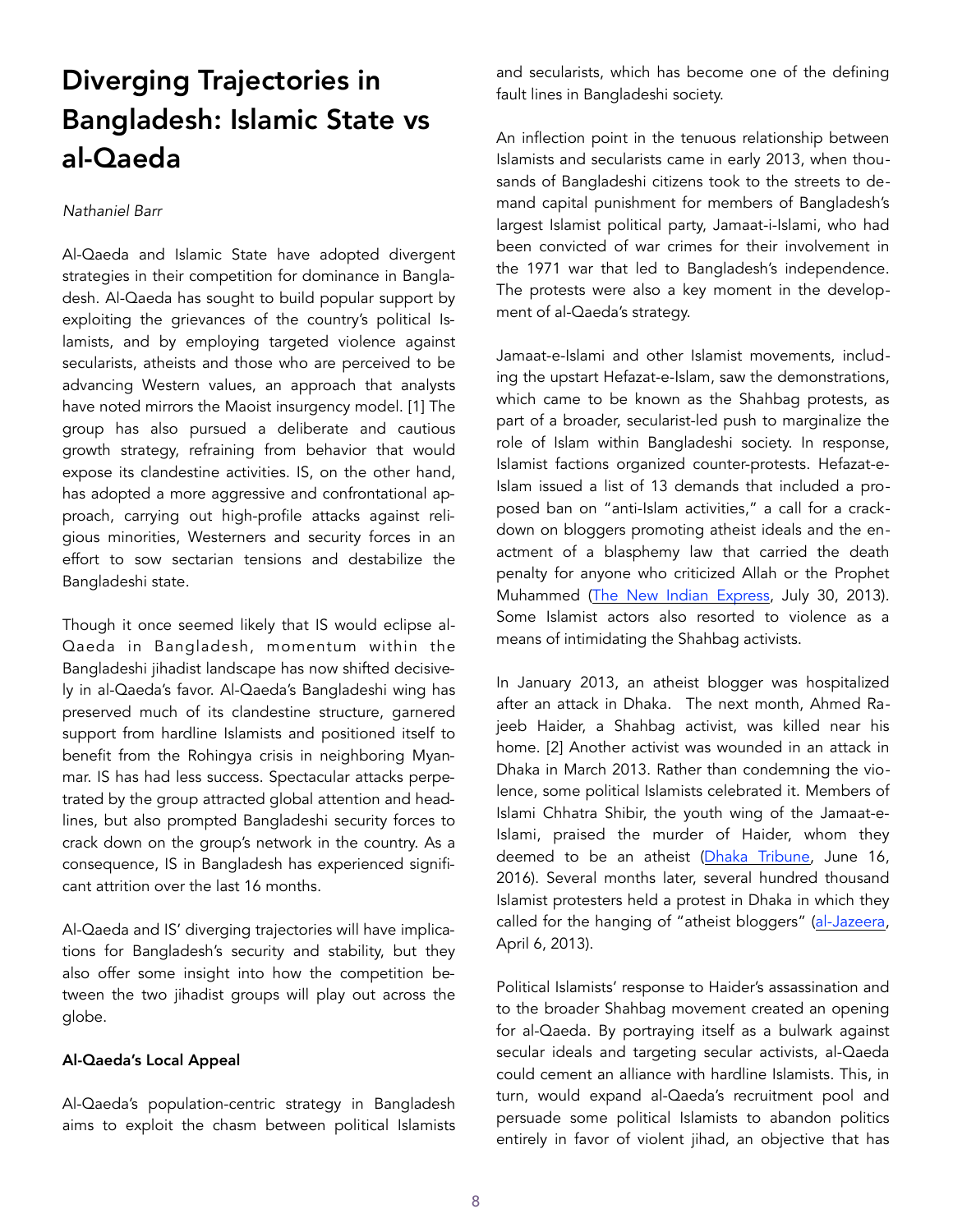long underpinned al-Qaeda's interactions with the Muslim Brotherhood and other Islamist movements.

Presented with a strategic opportunity, al-Qaeda's network in Bangladesh launched an assassination campaign in 2015, killing a number of prominent secular activists, including the author Avijit Roy. Al-Qaeda, which operates in Bangladesh under the moniker Ansar al-Islam, amplified its targeted violence with propaganda statements in which it cast itself as a defender of Islamic values and urged political Islamists to take up arms against the Bangladeshi regime. An earlier propaganda video from January 2014 saw al-Qaeda leader Ayman al-Zawahiri call upon Bangladeshis to launch a popular uprising to "confront the crusader onslaught against Islam" ([Jihadology,](http://jihadology.net/2014/01/14/as-sa) January 14, 2014).

Al-Qaeda has paired these encouraging messages with more critical statements condemning Islamists' continued involvement in politics. [3] Through this combination of incentives and criticism, al-Qaeda aims to coerce Bangladeshi Islamists into renouncing the democratic process.

But while violence is central to al-Qaeda's strategy in Bangladesh, the group has been highly deliberate in its target selection. Al-Qaeda has avoided targeting Bangladeshi security forces or political figures, likely because it anticipates that doing so would trigger a crackdown. Instead, the group has, with one exception, exclusively targeted atheist activists and others associated with the secular movement in Bangladesh. The exception came in April 2016, when Ansar al-Islam killed two LGBT activists involved in the publication of Bangladesh's only LGBT magazine. While the target was different, however, the justification for the assassinations was consistent with the rationale that the group had applied in its targeting of atheists — in a statement posted to Twitter, Ansar al-Islam claimed the two activists' promotion of homosexuality was part of the "global military and ideological war on Islam." [4]

#### Violence as a Means and an End

In stark contrast with al-Qaeda's targeted and methodical approach, IS has favored spectacular violence. The group's network in Bangladesh announced its presence in the country in September 2015 with the assassination of an Italian aid worker in Dhaka. In the following months, the group carried out several more assassinations and launched multiple attacks on religious minorities, including Ahmadis and Shia.

The strategy that IS implemented in Bangladesh closely mirrors the approach it has pursued in Iraq, Syria and other theaters. For instance, IS' attacks on religious minorities were intended to fuel sectarian tensions in Bangladeshi society, a tactic that had proved to be high-ly effective in Iraq ([Dabiq,](https://azelin.files.wordpress.com/2016/04/the-islamic-state-22dacc84biq-magazine-1422.pdf) April 2016). Similarly, attacks on security forces and foreigners in Bangladesh resembled the group's targeting preferences elsewhere. But IS' approach, unlike al-Qaeda's, was not tailored to the Bangladeshi political and social context, and the group's violence often appeared indiscriminate and even careless. One incident that underscores IS' overzealousness in Bangladesh came in October 2015, when members of the group killed Hoshi Kunio, a Japanese man accused of being an infidel. It was later revealed that Kunio had converted to Islam three months before his death and had been photographed wearing a skull cap in a mosque ([BD News 24,](https://bdnews24.com/bangladesh/2015/10/05/japanese-kunio-hoshi-converted-to-islam-three-months-before-murder-locals-claim) October 5, 2015). A similar incident occurred in April 2016, when IS operatives assassinated Rezaul Karim, a Bangladeshi professor who IS declared was an atheist, a claim his family publically reject-ed [\(BBC,](http://www.bbc.com/news/world-asia-36125115) April 24, 2016).

Al-Qaeda's Bangladeshi affiliate sought to distinguish itself from IS' sloppiness. In a statement released in May 2016, Ansar al-Islam criticized IS for targeting "new reverts to Islam" and "individuals against whom there is no proof or evidence," a likely reference to the assassinations of Kunio and Karim. [5] In the same statement, Ansar al-Islam reaffirmed its justification for targeting the LGBT activists, and even apologized for wounding a security guard in the course of the attack, explaining that he had been targeted in self-defense and that it would have attempted to compensate the guard for his injuries if security conditions had permitted.

The statement highlighted a key aspect of al-Qaeda's global approach to the IS challenge: rather than engaging in violent outbidding with its rival, al-Qaeda has portrayed itself to receptive audiences as a more palatable and restrained actor. In the Bangladeshi context, al-Qaeda has used IS' excessive violence as a foil in its efforts to appeal to political Islamists.

IS paid little attention to al-Qaeda's criticism, however, and instead escalated its violence. The apex of the group's activities in Bangladesh came in July 2016, when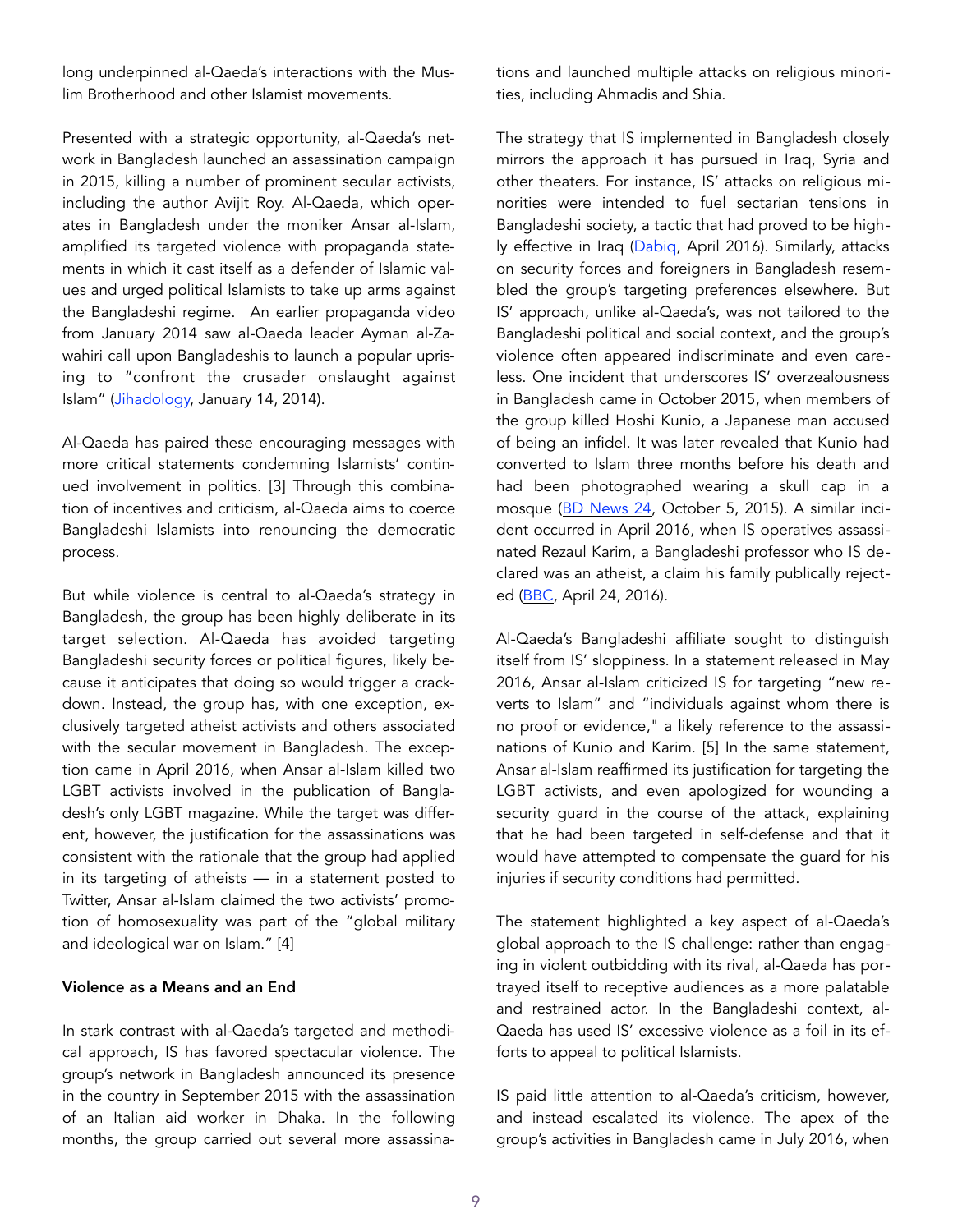IS militants stormed the Holey Artisan Bakery, a restaurant in a Dhaka neighborhood popular with diplomats, expatriates and wealthy Bangladeshis, taking hostages and killing 20 civilians. IS leveraged its global propaganda machine to maximize the attention the attack received, posting pictures of, and claiming responsibility for, the massacre while its operatives were still in the bakery. It was the first time the group had claimed responsibility for an attack while it was ongoing. [6]

#### Differing Outlooks

While the assault on the bakery was a success from a tactical and propaganda perspective, it proved imprudent from a strategic point of view. The attack prompted the Bangladeshi government, which up to that point had been somewhat indecisive in its approach to jihadist groups, to mount a major counterterrorism campaign against both IS and al-Qaeda factions. [7]

Over the last 15 months, Bangladeshi security forces have significantly degraded IS' network, killing or capturing several prominent militants. Among those killed were Tamim Ahmed Chowdhury, the alleged architect of the Holey Artisan attack, and Jahangir Alam, a former major in the Bangladeshi Army who provided training to the militants who stormed the bakery [\(BD News 24,](http://businessnews24bd.com/killed-militant-jahid-left-bangladesh-army-on-return-from-canada/) September 4, 2016). In March 2017, IS suffered another devastating loss, when Mainul Islam Musa, IS' top commander in Bangladesh, was killed in a counterterrorism raid [\(Dhaka Tribune,](http://www.dhakatribune.com/bangladesh/2017/03/28/cttc-suspect-killed-musa/) March 29).

The counterterrorism campaign has curtailed IS' capabilities and produced internal schisms within the group. Though it has carried out several operations since the Holey Artisan Bakery attack — including three attacks on security forces in March this year — the group's operational tempo has declined, and key components of its network, including military trainers, weapons traffickers and explosives experts, have been taken off the battlefield.

The decapitation of the IS leadership has fueled a succession crisis that has divided the organization. According to a Bengali-language news outlet, Hadisur Rahman (a.k.a. Saghor), a former deputy to Mainul Islam Musa, established his own group after another commander, Ayub Bacchu, was tapped to lead IS following Musa's death. [8] The same media outlet reported that members of IS have begun accusing one another of tipping off counterterrorism forces, with tensions resulting in bouts of violence between rival factions.

The counterterrorism campaign that IS provoked in Bangladesh derailed a key aspect of al-Qaeda's strategy. Prior to the Holey Artisan attack, al-Qaeda maintained a low profile in order to avoid a confrontation with the Bangladeshi state. [9] This approach exemplifies al-Qaeda's strategic patience. Though al-Qaeda considers the Bangladeshi government to be an apostate regime, and eventually hopes to spark a revolution that can topple it, the group has calculated that it does not have the internal capacity and manpower to take on the state. As such, in the years leading up to the bakery attack, al-Qaeda tried to expand its clandestine network and carry out targeted campaigns of violence without drawing the state's ire.

The counterterrorism crackdown thus attracted unwanted attention to al-Qaeda's expansion strategy, forcing the group to significantly curtail its military operations. [10] In a revealing statement posted on a pro-al-Qaeda website in September 2016, an unidentified author criticized IS for triggering the counterterrorism campaign in Bangladesh, and accused the group of misusing skilled militants, including Jahangir Alam, the former army officer killed by Bangladeshi security forces in September 2016. [11]

While al-Qaeda's network has experienced some losses in the last year — including the arrest of an IT specialist with Ansarullah Bangla Team, who was allegedly responsible for gathering information on atheist activists — the group has weathered the crackdown far better than Is-lamic State ([BD News,](https://bdnews24.com/bangladesh/2017/05/02/ansarullah-bangla-teams-it-chief-ashfaqur-hacked-profiles-to-get-info-on-bloggers-police) May 22). Many of al-Qaeda's senior officials remain at large, including Ziaul Haque, a former major in the Bangladeshi army who engineered a failed coup against the Bangladeshi government in 2012. Bangladeshi officials concede that they have struggled to make progress against the al-Qaeda network [\(Daily Star,](http://www.thedailystar.net/frontpage/militant-outfit-ansar-al-islam-change-tactics-recruitment-1380586) March 24). The group's resilience may be partly attributable to its clandestine, tiered cell structure. [12]

## Al-Qaeda Resurgent

With its Bangladesh network still largely intact, al-Qaeda's outlook in the country is promising. Having witnessed the consequences of the Gulshan café attack, it is likely that al-Qaeda will revert to the cautious growth